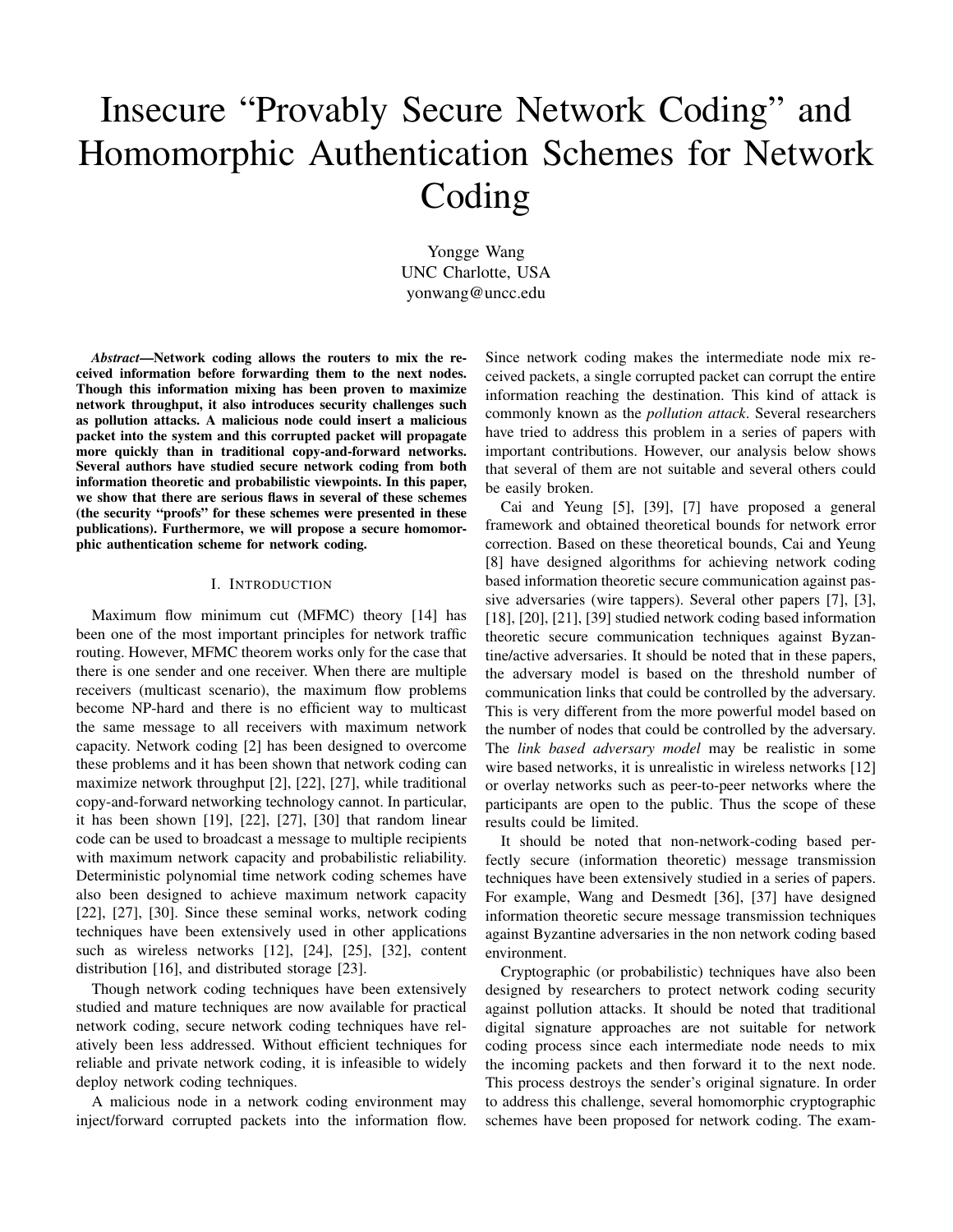ples are: homomorphic hashing [17], [15], [28], homomorphic digital signatures [40], [42], [15], [9], [4], homomorphic MAC [1], [29], [33], and other schemes [26], [12].

In this paper, we will show that several of the existing cryptographic protocols for secure network coding could be easily broken and several others are impractical for network coding. This paper will also propose a secure and efficient homomorphic authentication scheme for network coding.

#### II. RANDOM LINEAR NETWORK CODING

In this section, we briefly discuss the concept and notations of network coding. The network is modeled by a directed graph. There is a source node and several sink nodes. In network coding, the source node generates the data packets that she wishes to deliver to the sink nodes over the network. To do so, the source node encodes her data and transmits the encoded data via its outgoing edges, according to some encoding algorithm that we will discuss later. Each intermediate node receives data packets from its incoming edges, combines them by some encoding algorithms, and transmits the encoded data via its outgoing edges. Note that the node may transmits different data packets on different outgoing edges. The advantage of network coding is showed in the Figure 1 from [2]. In this Figure, we assume that the source node has two data packets  $A$  and  $B$  and wants to deliver them to the two sink nodes at the bottom. Assuming that all links have a capacity of one packet per unit of time, for traditional copy-and-forward network communication, there is no possibility for the source node to deliver these two packets to the two sink nodes in one unit time. However, if the upper intermediate node XORs the received packets and forward  $A \oplus B$  to the middle link, both sink nodes obtain two distinct packets in every unit of time.



Fig. 1. Network coding

Network coding has been extensively studied by researchers in the past few years. The works in [19], [22], [27], [30] show that simple random linear coding is sufficient for achieving maximum capacity bounds in multicast traffic. In the following, we introduce notations for the random linear coding.

Without loss of generality, we assume that the source node generates the messages  $w_1, \ldots, w_t \in F_p^{n-t}$ , where  $F_p$  is the finite field. In another word, each  $w_i$  consists of  $n-t$  elements from  $F_p$ . First, the source node pads the messages with the  $t \times t$  identity matrix I as follows:

$$
\left(\begin{array}{c} M_1 \\ M_2 \\ \cdots \\ M_t \end{array}\right) = \left(\begin{array}{c} w_1 \\ w_2 \\ \cdots \\ w_t \end{array}\middle| I \right)
$$

Thus we can consider the messages as  $M_1, \ldots, M_t \in F_p^n$ .

For one message transmission session, each node with  $k$ incoming edges receives  $v_1, \dots, v_k \in F_p^n$  from its k incoming edges respectively. For each outgoing edge, the node chooses random  $\alpha_1, \ldots, \alpha_k \in F_p$  and transmits  $\alpha_1 v_1 + \cdots + \alpha_k v_k$  on this outgoing edge.

Without loss of generality, we also assume that there are  $t$ virtual nodes which transmit the values  $M_1, \ldots, M_t$  to the source node. So the source node transmits random linear combinations of these messages on its outgoing edges instead of the original messages.

Note that if one sink node receives  $v_i$  $(u_{i,1},\ldots,u_{i,n-t},\beta_{i,1},\ldots,\beta_{i,t}),$  then we have the following property

$$
v_i = (\beta_{i,1}, \dots, \beta_{i,t}) \left( \begin{array}{c} M_1 \\ M_2 \\ \dots \\ M_t \end{array} \right)
$$

Thus if the receiver node could collect t packets  $v_1, \ldots, v_t$ , then with high probability she could recover the original message as

$$
\begin{pmatrix}\nM_1 \\
M_2 \\
\ldots \\
M_t\n\end{pmatrix} = \begin{pmatrix}\n\beta_{1,1} & \ldots & \beta_{1,t} \\
\ldots & \ldots & \ldots \\
\beta_{t,1} & \ldots & \beta_{t,t}\n\end{pmatrix}^{-1} \begin{pmatrix}\nv_1 \\
v_2 \\
\ldots \\
v_t\n\end{pmatrix}
$$

## III. INFORMATION THEORETIC APPROACH TO NETWORK CODING

Cai and Yeung [5], [39], [7] have proposed a general framework and obtained theoretical bounds for network error correction. Based on these theoretical bounds, Cai and Yeung [8] designed algorithms for achieving network coding based secure communication against passive adversaries (wire tappers).

Several other papers [7], [3], [18], [20], [21], [39] studied network coding based information theoretic secure communication techniques against Byzantine/active adversaries. It should be noted that in these papers, the adversary model is based on the threshold number of communication links that could be controlled by the adversary. This is very different from the more powerful model based on the number of nodes that could be controlled by the adversary. The link based adversary model may be realistic in some wire based networks, it is unrealistic in wireless networks [12] or overlay networks such as peer-to-peer networks where the participants are open to the public.

For example, in Figure 2 (from Cai and Yeung [8]), the sender s generates a random key  $k_1$  and sends the encrypted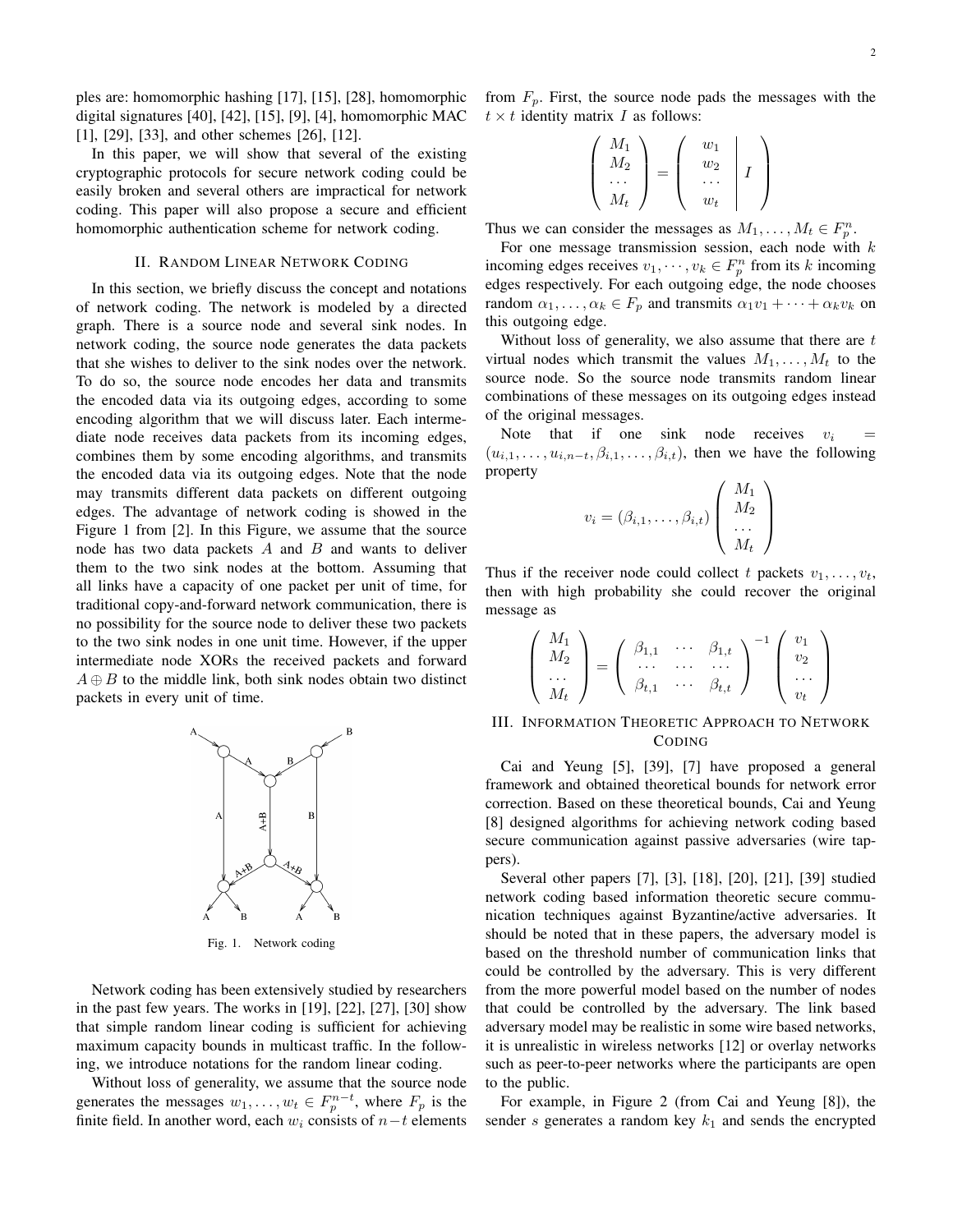versions of the message  $m_1 + k_1$  and  $m_1 - k_1$  on the two outgoing links respectively. It is clear that any single link will not be able to recover the message  $m_1$  nor the key  $k<sub>1</sub>$ . Thus this message transmission protocol is secure against any single corrupted link. However, the node  $a_0$  could easily recover the message by summing up the two received packets:  $(m_1 - k_1) + (m_1 + k_1) = 2m_1$ . In another word, the protocol proposed by Cai and Yeung [8] is not private against one single eavesdropping node.



Fig. 2. Cai and Yeung's private network coding

The same model is used by other researchers (see, e.g., [7], [3], [18], [20], [21], [39]) to design secure message transmission protocols in network coding against active (Byzantine style) adversaries. Since the adversary model is based on the maximum number of links controlled by the adversary, *these network coding message transmission protocols are NOT secure against an adversary who controls one single node and generates* k*-outgoing corrupted messages* where k is the threshold bounds in these protocols. Thus the scope of these network coding transmission protocols could be limited. Note that the authors in [38] propose to reduce the adversary's capability by only allowing nodes to broadcast at most once. This model requires trusted nodes and are impractical for open systems such as practical wireless networks [13] or peer-topeer networks.

Though the link based adversary models may be sufficient in some applications where it is hard for the adversary to control one single node with several output channels, these models are not valid in many applications where the adversary could control several nodes. For example, in peer-to-peer networks (indeed, one of the major applications of network coding is peer-to-peer networks) or wireless networks [12]. Thus it is preferred to study information theoretic message transmission network coding protocols in the node based adversary models.

# IV. PROBABILISTIC APPROACH TO SECURE NETWORK CODING

In addition to the information theoretic approaches for secure network coding that we have discussed in the previous section. Several efforts have been made to design cryptographic protocols (essentially all of them are based on homomorphic message authentication schemes) for secure network coding. In this section, we describe these efforts and show that these efforts are far from suitable solutions.

#### *A. Homomorphic MACs and Security Models*

In this section, we will briefly describe the definitions for homomorphic message authentication codes and security models. A  $(p, n, t)$  homomorphic MAC consists of three components:

- MAC generation: for the input  $(k, id, M_i)$  where k is the secret key, id is the session identifier, and  $M_i \in F_p^n$  is a message, it will generate an MAC tag MAC<sub>i</sub> for  $M_i$ .
- Combine: assume the received message and MAC pairs for the session id are (id,  $v_1$ , MAC<sub>1</sub>),  $\cdots$ , (id,  $v_k$ , MAC<sub>k</sub>). For each outgoing edge, the node chooses random  $\alpha_1, \ldots, \alpha_k \in F_p$  and computes the MAC tag MAC<sub>v</sub> on the combined message  $v = \alpha_1 v_1 + \cdots + \alpha_k v_k$ .
- Verification: for a received message and MAC pair  $(id, v, MAC)$  of session id, it outputs 0 as reject and 1 as accept.

The protocol should satisfy the following correctness property: Let  $(M_1, MAC_1), \cdots, (M_t, MAC_t)$  be the base messages and corresponding MAC tags generated by the source node. For any  $\alpha_1, \ldots, \alpha_k \in F_p$  and  $v = \alpha_1 M_1 + \cdots + \alpha_k M_k$ , the verification output on  $(id, v, MAC)$  is "accept" if and only if MAC is the same as the Combine process output tag for the message v.

Next, we discuss the security model for homomorphic MACs. There are two kinds of security models that we will consider. In the first model, we allow the attacker to observe the MAC tags (signatures) on several message spaces but it is not allowed to choose its own session id and message space to obtain MAC tags for the base messages from that message space. The homomorphic MAC scheme is *observation secure* if, after observing MAC tags on message spaces at most polynomial in  $|p|+n+t$ , the attacker has negligible advantage in producing a valid triple  $(id, v, MAC)$  where either id is new or id is the identifier for a previous session but  $v$  is not in the message space of that session.

The second model is similar but different to Agrawal and Boneh's model [1]. In this model, in addition to allowing the attacker to observe message authentication tags on polynomial many message spaces, we allow the attacker to obtain the MAC tags (signatures) on arbitrary message spaces (at most polynomial in  $|p| + n + t$  of its choice which is similar to chosen message attacks. The restriction on the queries is that the attacker is not allowed to submit a query with same identifiers that she has already submitted or observed (in the model from [1], there is no such restriction). Each message space submitted by the attack should contain a session id. The homomorphic MAC scheme is *chosen message secure* if, after polynomial many observations and queries, the attacker has negligible advantage in producing a valid triple  $(id, v, MAC)$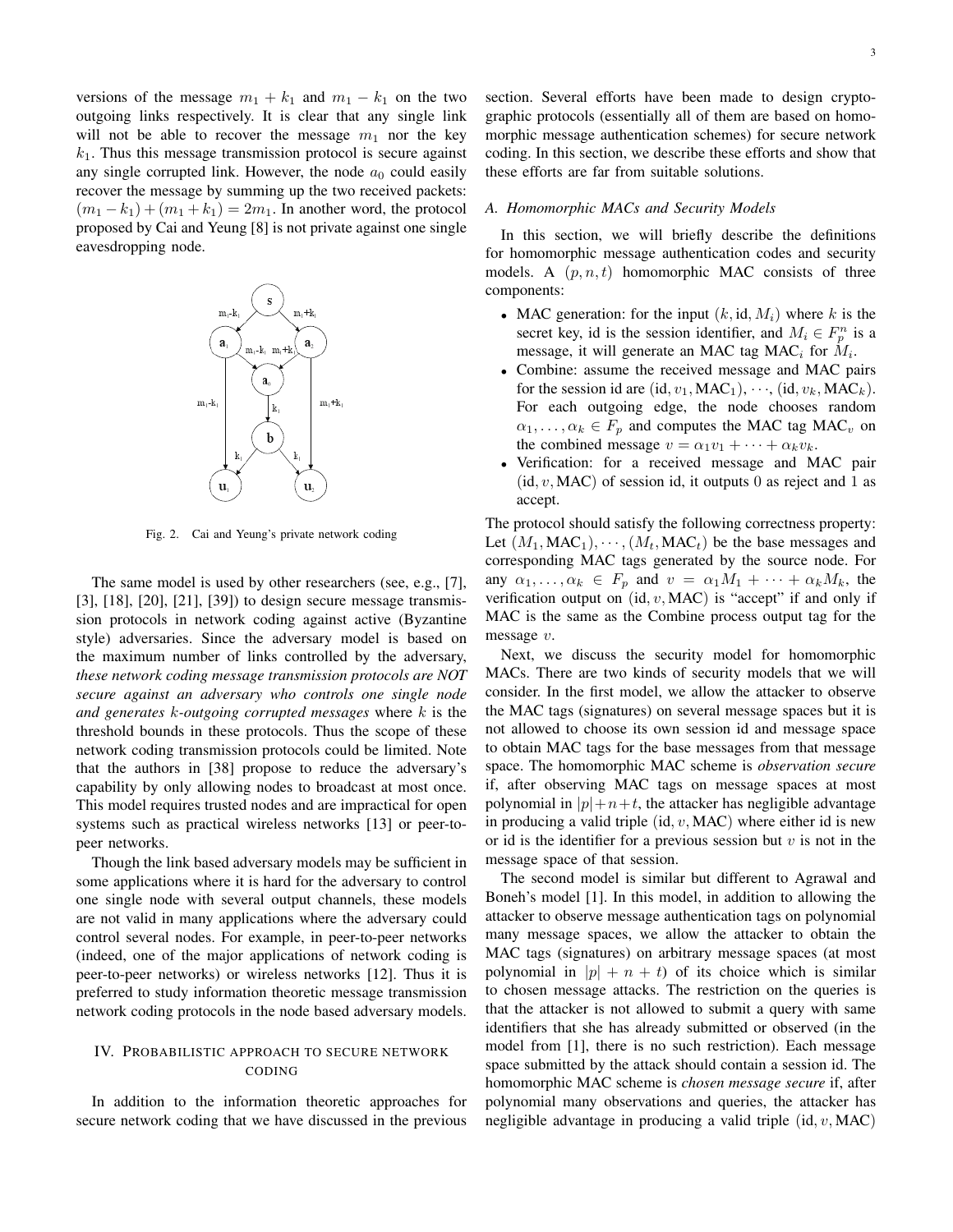where either id is new or id is the identifier for a previous session but  $v$  is not in the message space of that session.

In the next sections, we will show that several of the previous message authentication schemes for network coding are not even observation secure. In section V, we will propose a chosen message secure message authentication scheme for network coding.

## *B. Digital signature on orthogonal vectors from ISIT 07*

Zhao, Kalker, Medard, and Han [42] introduce a different scheme to authenticate messages in network coding. Roughly speaking, their technique is based on the following ideas:

• In order for the source node to authenticate messages  $M_1, \dots, M_t$ , the source node finds a vector **u** which is orthogonal to all these messages (that is,  $M_i \cdot \mathbf{u} = 0$  for all  $1 \leq i \leq t$ ) and digitally sign **u**. The intermediate and receiver nodes will accept a received message M if and only if  $M \cdot \mathbf{u} = 0$ .

The intuition for this scheme is that a received message M should be accepted if and only if it belongs to the linear space spanned by the vectors  $M_1, \dots, M_t$ . The authors [42] think that this is "equivalent" to the fact that  $M \cdot \mathbf{u} = 0$ . Unfortunately, this argument is not valid. There are many vectors M' with the property  $M' \cdot \mathbf{u} = 0$  but M' does not belong to the linear space spanned by the vectors  $M_1, \dots, M_t$ . In the following, we describe the signature scheme and simple observation attacks on the scheme.

The parameters for the system consist of a generator  $g$  for the group  $G$  of order  $p$ . The private key for the source node is *n* random elements  $\{\alpha_1, \dots, \alpha_n\}$  from  $F_p$ . The public key for the source node is  $\{g^{\alpha_1}, \dots, g^{\alpha_n}\}\$ . We assume that all nodes in the network have an authentic copy of the system parameters  $(g, G, p)$  and the public key of the source node.

For the source node to sign the messages  $M_i$  =  $(m_{i,1}, \dots, m_{i,n})$   $(1 \leq i \leq t)$ , the source node finds a nonzero vector  $\mathbf{u} \in F_p^n$  with the property that

$$
\mathbf{u} \cdot M_i = 0 \quad i = 1, \cdots, t
$$

Then the digital signature for the message space is  $x =$  $(u_1\alpha_1^{-1}, \cdots, u_n\alpha_n^{-1})$  together with a standard digital signature on x.

To verify whether **x** is a valid signature on a message  $M =$  $(m_1, \dots, m_n)$ , one needs to check whether

$$
\prod_{i=1}^{n} (g^{\alpha_i})^{x_i m_i} = 1
$$

The correctness of the signature scheme is straightforward and is omitted here. The authors in [42] have provided a security proof for the above signature scheme. In the following, we show a few observation attacks on this signature scheme (thus the scheme is not observation secure).

*1) Attack 1 described in [42]:* This attack was noticed by the authors in their original paper  $[42]$ . Assume that x is the digital signature for session one (of file  $F$ ) and  $x'$  is the digital signature for session two (of file  $F'$ ). Furthermore, assume that the message  $M = (m_1, \ldots, m_n)$  is from session one. Then one can construct a message  $M' = (m'_1, \dots, m'_n)$  for session two, where  $m'_i = x_i m_i / x'_i$ . This is true since

$$
\prod_{i=1}^{n} (g^{\alpha_i})^{x'_i m'_i} = \prod_{i=1}^{n} (g^{\alpha_i})^{x_i m_i} = 1.
$$

Obviously,  $M'$  is not a valid message for session two. This attack shows that each session needs the secure deployment of a different public/private keys, which could use too much of the network coding capacity.

*2) Attack 2:* It is straightforward that if the adversary can collect  $t$  messages, then she will be able to recover the original message. At the same time, the adversary will also be able to compute the original orthogonal vector u. Here we assume that the implementation for computing **u** from the messages is public so **u** can be uniquely recovered. By the fact that  $x =$  $(u_1\alpha_1^{-1}, \dots, u_n\alpha_n^{-1})$ , the adversary will be able to recover the private key of the source node. Thus she will be able to create any signature on any coined message.

*3) Attack 3:* This attack shows that the digital scheme based on orthogonal vectors are completely infeasible for practical purposes.

Let  $M_1, \dots, M_t$  be the message vectors where  $M_i$  =  $(m_{i,1}, \dots, m_{i,n-t}, 0, \dots, 0, 1, 0, \dots, 0)$ . It is straightforward to check that the following vector u is orthogonal to all of these messages and satisfies the requirements for the orthogonal signature.

$$
(1_1, \cdots, 1_{n-t}, -\sum_{j=1}^{n-t} m_{1,j}, -\sum_{j=1}^{n-t} m_{2,j}, \dots -\sum_{j=1}^{n-t} m_{t,j})
$$

Now let  $M'_i = (m'_{i,1}, \dots, m'_{i,n-t}, 0, \dots, 0, 1, 0, \dots, 0)$  where  $m'_{i,1}, \dots, m'_{i,n-t}$  is any permutation of  $m_{i,1}, \dots, m_{i,n-t}$ . It is clear that  $M_i'$  is orthogonal to **u**. Thus it will be accepted as a valid message. However,  $M_i'$  is not a linear combination of the original messages.

The reason why this attack is successful is as follows:

- The linear space spanned by the original messages  $M_1, \cdots, M_t$  is t-dimensional.
- Assume that **u** is any fixed vector which is orthogonal to the message space. Then u is orthogonal to a subspace of dimension  $n-1$  which contains the message space. Thus, for  $n - 1 > t$ , there is a huge room for the adversary to generate fake messages.

Recently, Kehdi and Li [26] designed a different scheme based on the orthogonal space. In their scheme, the vectors of the orthogonal spaces (that is, orthogonal to the linear space spanned by the message vectors) are distributed to all intermediate nodes (using a scheme that is similar to the network coding). There are several challenges for this scheme to be practical. First, the adversary may try to attack the orthogonal space distribution phase. The authors in [26] propose to use digital signature schemes to protect this phase. But then we have the egg and chicken problem.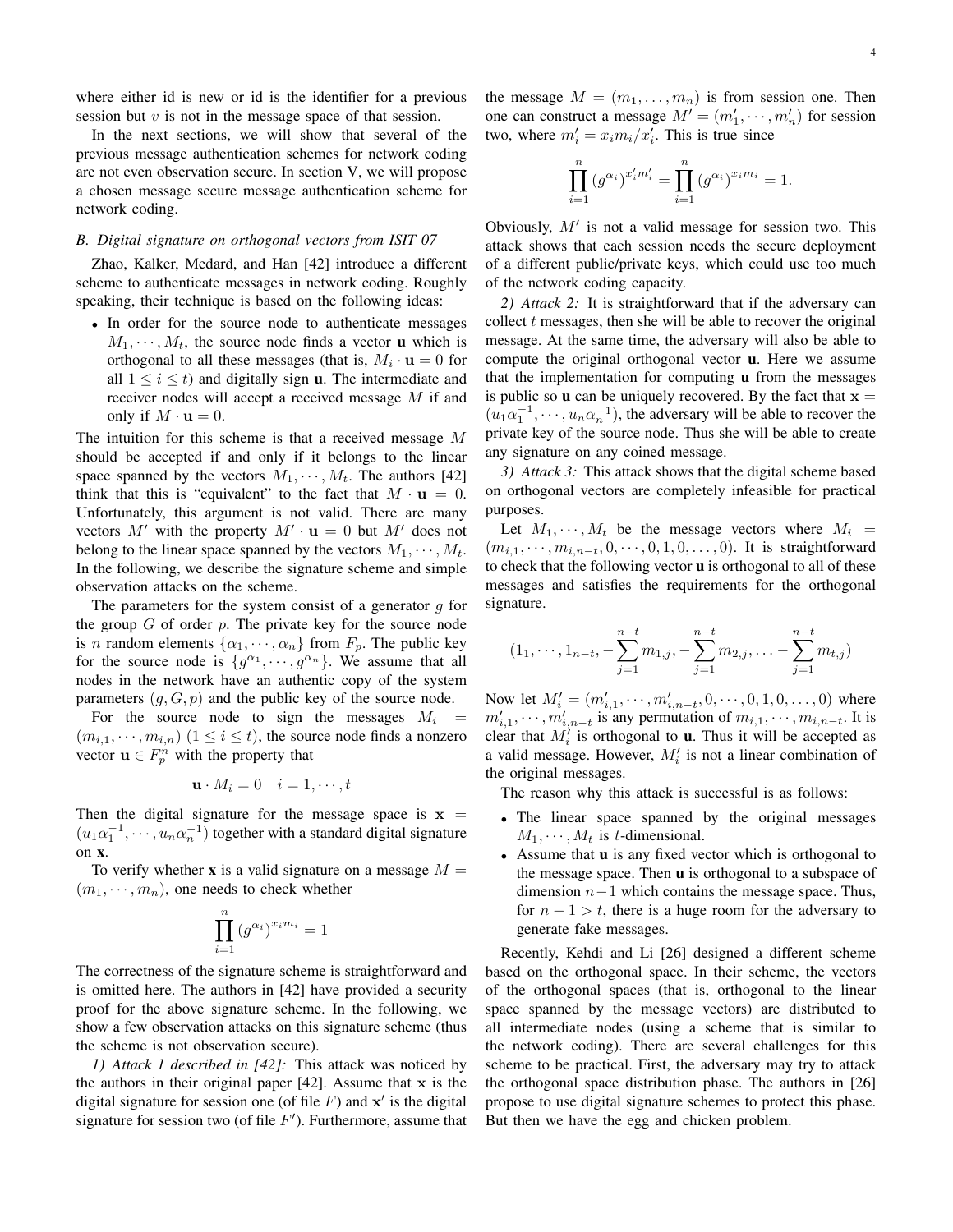#### *C. Signature Scheme from INFOCOM 2008*

Yu, Wei, Ramkumar, and Guan [40] designed a homomorphic digital signature scheme for network coding against pollution attacks. The homomorphic signature scheme was designed with the purpose that each intermediate node can verify whether a received packet has a valid signature and, without access to the private key, each intermediate node can generate a random linear combination of the incoming messages together with a digital signature on the combined message.

Specifically, their signature scheme is as follows. The source node has an RSA private key  $d$ , and public key  $(N, e)$ . Without loss of generality, we assume that these parameters are chosen securely and meets the security requirements (e.g., N is 1024) bits or 2048 bits). Furthermore, let  $p$  and  $q$  be two primes such that  $q|(p-1)$  and  $g_1, \dots, g_n \in Z_p$  be randomly chosen numbers with order  $q \pmod{p}$ . We assume that all nodes in the network have an authentic copy of the system parameters  $(N, e), p, q, g_1, \cdots, g_n.$ 

In one session, the source node generates the digital signatures (message authentication codes) for messages  $M_1, \ldots, M_t$  as follows. The signature on  $M_i$  =  $(m_{i,1}, \dots, m_{i,n})$  is computed as:

$$
S(M_i) = \left(\prod_{j=1}^n g_j^{m_{i,j}}\right)^d \mod N
$$

Now assume that an intermediate node receives messagesignature pair  $(v, S(v))$ , where  $v = (u_1, \ldots, u_n)$ , it can verify the digital signature as follows:

$$
S(v)^e = \prod_{j=1}^n g_j^{u_j} \text{ mod } p \quad \text{mod } N
$$

Furthermore, assume that the intermediate node receives  $(v_1, S(v_1)), \cdots, (v_k, S(v_k))$  from its k incoming edges respectively, where  $S(v_k)$  is the digital signature on  $v_k$ . For each outgoing edge, the node chooses random  $\alpha_1, \ldots, \alpha_k \in F_p$ and computes the digital signature on the combined message  $v = \alpha_1 v_1 + \cdots + \alpha_k v_k$  as follows:

$$
S(v) = \prod_{j=1}^{n} S(v_j)^{\alpha_j}
$$

Though the correctness of the signature scheme is proved in [40], it is pointed out in a recent paper [15] that this protocol is incorrect indeed (the protocol produced signatures could not be verified). The authors in [40] provide a security proof for the above signature scheme. In the following, we describe several observation attacks on this signature scheme (thus the scheme is not observation secure).

*1) Attack 1:* This attack is derived from the "batch verification" properties provided by the authors in their original paper [40]. Assume that the adversary observes a message-signature pair  $(M', S(M'))$  from session one and a message-signature pair  $(M'', S(M''))$  from session two. For any random numbers  $\beta_1, \beta_2$ , the adversary can generate the "digital signature"

 $S(M)$  on the coined message  $M = \beta_1 M' + \beta_2 M''$  as  $S(M')^{\beta_1}S(M'')^{\beta_2}$ . It should be noted that this message M belongs neither to session one nor to session two. One may propose that a session ID could be embedded into the message space, but there is no easy way to do that. One may also propose that the system parameters  $g_1, \dots, g_n$  be changed for each session. That is, different sessions do not share the same parameters. But then the protocol will become very inefficient and one may wonder what is the advantage of network coding for these applications (compared to traditional copyand-forward techniques) since the useful network capacity may be significantly reduced. Our next attack shows that even if one adds some kind of session identification to the signatures, it may still be easily broken.

*2) Attack 2:* Assume that the adversary observes a digital signature  $S(M)$  on the message  $M = (m_1, m_2, \dots, m_n)$ . For any message  $M' = (m, m_2, \dots, m_n)$  chosen by the adversary, she may compute a number x such that  $m = m_1 + e \cdot x$ . Then the signature on the message M' is  $S(M') = S(M) \cdot g_1^x$ . The reason is due to the following fact:

$$
S(M')^{e} = S(M)^{e} g_1^{e \cdot x} = g_1^{e \cdot x} \prod_{j=1}^{n} g_j^{m_j} = g_1^{m_1 + ex} \cdots g_n^{m_n}
$$

Similarly, the adversary can generate a digital signature  $S(M'')$  for any message  $M'' = (m'_1, \dots, m'_n)$  at her choice. This attack shows that even if the source node distributes different system parameters for different sessions, it still does not work!

Recently, the same group of researchers have proposed an efficient scheme [41] for XOR based network coding. The scheme relies solely on symmetric key encryption schemes by avoiding using expensive public key cryptographic primitives, and may not be extended to general random linear network coding.

# *D. RIPPLE from INFOCOM 2010, Agrawal and Boneh's scheme, and other homomorphic schemes*

Gkantsidis and Rodriguez [17] introduces the homomorphic hashing for network coding which requires expensive exponentiation computations for each intermediate nodes. In particular, the hashing output for a message  $M_i = (m_{i,1}, \ldots, m_{i,n})$  is defined as  $h(M_i) = \prod_{k=1}^n g_k^{m_{i,k}}$ . Thus it is not practical for many applications [13].

Based on a classic MAC system due to Carter and Wagman [6], Agrawal and Boneh introduced a homomorphic MAC scheme [1] for network coding. In this scheme [1], the source node and the receiver node share the secret  $(k_1, k_2)$ . In order for the source node to generate an MAC tag on a message  $M_i \in F_p^n$  in session id, it first uses pseudorandom functions to generate  $u = (u_1, \dots, u_n) \in F_p^n$  from  $k_1$  and generate  $b \in F_p$  from (id, i, k<sub>2</sub>). The MAC tag on  $M_i$  is then defined as  $u \cdot M_i + b$ . Though the intermediate node may not generate the exact MAC tags for a linear combination of incoming messages, they can attach the linear combination of the incoming tags to the linearly combined message. A node (e.g., the receiver node) could verify the combined MAC tags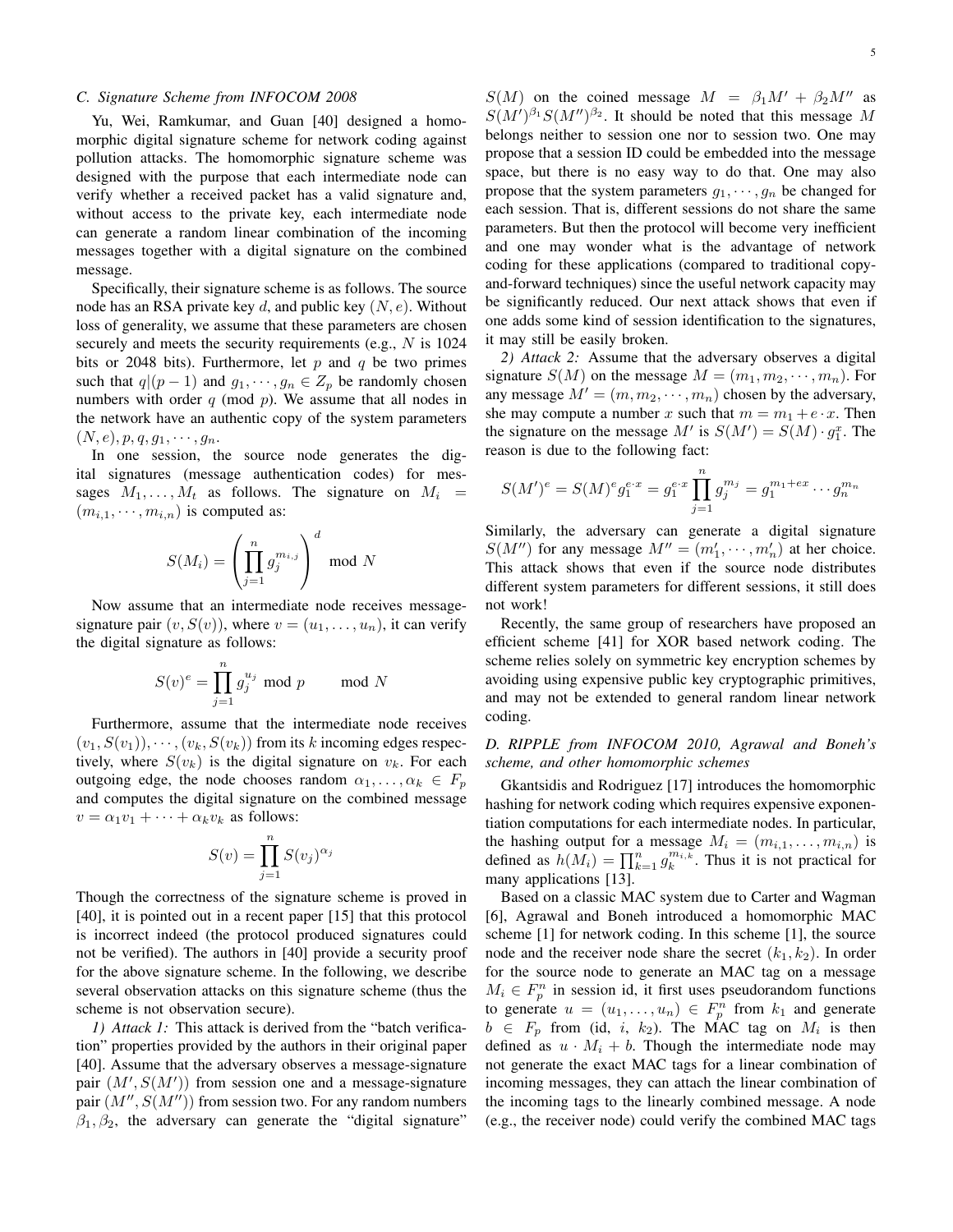if it knows the value of the key  $(k_1, k_2)$ . The shortcoming of the scheme in [1] is that it will only help the receiver node (but not the intermediate nodes) to detect malicious packets. In another word, the scheme will not be able to defeat pollution attacks.

Authors in [1] proved that their homomorphic MAC is secure in their security model. Their model is similar to our chosen message security model except that they allow the adversary to make any queries of the format  $(id, \mathcal{M})$ where  $M$  is a message subspace while, in our model (see, section IV-A), the adversary is not allowed to make queries with observed or already queried identifiers. In their model, their scheme [1] is obviously insecure. The attack is as follows: assume that the adversary has observed the MAC tags on  $(id, M_1, \dots, M_t)$ . Without loss of generality, assume that  $(M_1, \dots, M_t, M'_1, \dots, M_{n-t})$  is a base for the entire space  $F_p^n$ . The adversary can make a query for MAC tags on (id,  $M'_1, \dots, M_{n-t}$ ). After this query, the adversary will be able to generate MAC tags for any message  $M = \alpha \cdot M_1 +$  $\beta \cdot M'_1$  for the session id, though M is neither in the original message subspace or the queried message subspace. Thus the scheme in [1] could not be secure in their model [1].

The authors in [1] further extended their scheme to broadcast homomorphic MACs by pre-distributing some keys to the intermediate nodes (based on the cover free family concept) so that intermediate nodes could verify the MAC tags (thus avoiding pollution attacks). However, this scheme is only ccollusion resistant for some pre-determined  $c$ . Furthermore, when  $c$  becomes larger, the scheme will become impractical (e.g., for the key pre-distribution).

Based on the multi-receiver/multi-sender authentication scheme [11], Oggier and Fathi [33] recently designed a message authentication scheme for network coding. However, due to the complicated pre-key distribution scheme, the scheme in [33] has limited applications.

Dong, Curtmola, and Nita-Rotaru [12] proposed a TESLAlike scheme DART to defend against pollution attacks in intraflow network coding for wireless mesh networks. In their scheme, the source node periodically computes and disseminates a digitally signed random checksum packet  $(CHK<sub>s</sub>, s, l)$ where CHK<sub>s</sub> is a  $t \times b$  matrix and b is the security parameter. This protocol works fine for wireless mesh networks with sufficient generations of packets. However, for general networks (such as peer-to-peer networks), there are several limitations for this protocol. In particular, the frequent broadcast of the large size checksum  $CHK<sub>s</sub>$  will use up much of the network bandwidth and each intermediate node needs to verify the public key digital signature on each checksum which could be impractical for many applications.

Another TESLA-like scheme RIPPLE was recently proposed by Li, Yao, Chen, Jaggi, and Rosen in [31] at INFO-COM 2010. In the RIPPLE scheme, the source node chooses random seeds  $(r_1^1, \dots, r_1^T)$  and commits  $(r_N^1, \dots, r_N^T)$  where  $r_N^j = H^N(r_1^j) = H(\cdots(H(r_1^j)))$  at the beginning of message transmission. Here we assume there are at most  $N$  sessions,  $T$ is the maximum network hops for each packet to arrive at its

destination, and  $H$  is a pseudorandom function. For a session with identifier  $i \leq N$ , the key consists of  $(K_i^1, K_i^2, \dots, K_i^T)$ where  $K_i^j \in F_p^{n+T-j}$  is derived from  $r_i^j$ . The MAC tags for a message v is defined as  $(j = 1, \dots, T)$ :

$$
\text{MAC}_j(v) = K_i^{T-j+1} \cdot (v, \text{MAC}_1(v), \cdots, \text{MAC}_{j-1}(v))
$$

At the beginning of RIPPLE message transmission, the source node digitally signs and broadcasts  $r_N^j$  to all nodes in the network. At time  $j \leq T$  of session i, the source node broadcasts  $K_i^j$ . When an intermediate node at hop j receives packets with MAC tags  $MAC_1, \cdots, MAC_{T-j+1}$ , it will hold the packets and wait for the value  $K_i^j$  from the source node. After it receives this value, it can verify the validity of  $K_i^j$  and  $MAC_{T-j+1}(v)$ . It will then continue with the network coding protocol by generating and attaching the combined MAC tags  $MAC<sub>1</sub>, ..., MAC<sub>T-i</sub>$  for its outgoing messages.

The RIPPLE scheme is not secure for the following reasons: The source node will broadcast  $K_i^j$  and  $K_i^{j+1}$  at time j and  $j + 1$  respectively.  $K_i^j$  arrives at a hop j node A at time 2j. At time 2j, a colluding node B (which could be at hop  $j - 1$ or earlier) has already learned the value of  $K_i^{j+1}$ . Thus A and  $B$  could collaborate together to generate valid MAC tags MAC $T_{i}$  on bogus messages for hop  $j+1$  at time  $2j$ . Thus the node at hop  $j + 1$  will accept these bogus messages at future time when  $K_i^{j+1}$  arrives at them. Thus the RIPPLE scheme will not be able to defeat pollution attacks.

# *E. Charles, Jain, and Lauter's signature scheme and other schemes*

Charles, Jain, and Lauter [9] have designed a signature scheme for network coding. The scheme is based on bilinear maps which we will discuss first.

*1) Bilinear maps and the bilinear Diffie-Hellman assumptions:* In the following, we briefly describe the bilinear maps and bilinear map groups.

- 1)  $G_1$ ,  $G_2$ , and  $G_T$  are three (multiplicative) cyclic groups of prime order q.
- 2)  $g_1, g_2$  are generators of  $G_1, G_2$  respectively.
- 3)  $\hat{e}: G_1 \times G_2 \rightarrow G_T$  is a bilinear map.

A bilinear map is a map  $\hat{e}: G \times G \to G_1$  with the following properties:

- 1) bilinear: for all  $x, y \in Z$ , we have  $\hat{e}(g_1^x, g_2^y) =$  $\hat{e}(g_1, g_2)^{xy}$ .
- 2) non-degenerate:  $\hat{e}(g_1, g)_2 \neq 1$ .

We say that  $G_1, G_2$  are bilinear groups if the group action in  $G_1, G_2$  can be computed efficiently and there exists a group  $G_T$  and an efficiently computable bilinear map  $\hat{e}: G_1 \times G_2 \rightarrow$  $G_T$  as above. For convenience, throughout the paper, we view  $G_1, G_2$ , and  $G_T$  as multiplicative groups though the concrete implementation of  $G_1, G_2$  could be additive elliptic curve groups.

*2) The signature scheme:* We first briefly discuss the network coding signature scheme by Charles, Jain, and Lauter [9].

The system parameter consists of the bilinear group  $G =$  $\langle G, G, G_T , \hat{e} \rangle$  and  $(n + 1)$  elements  $g_1, \dots, g_n, g \in G$  that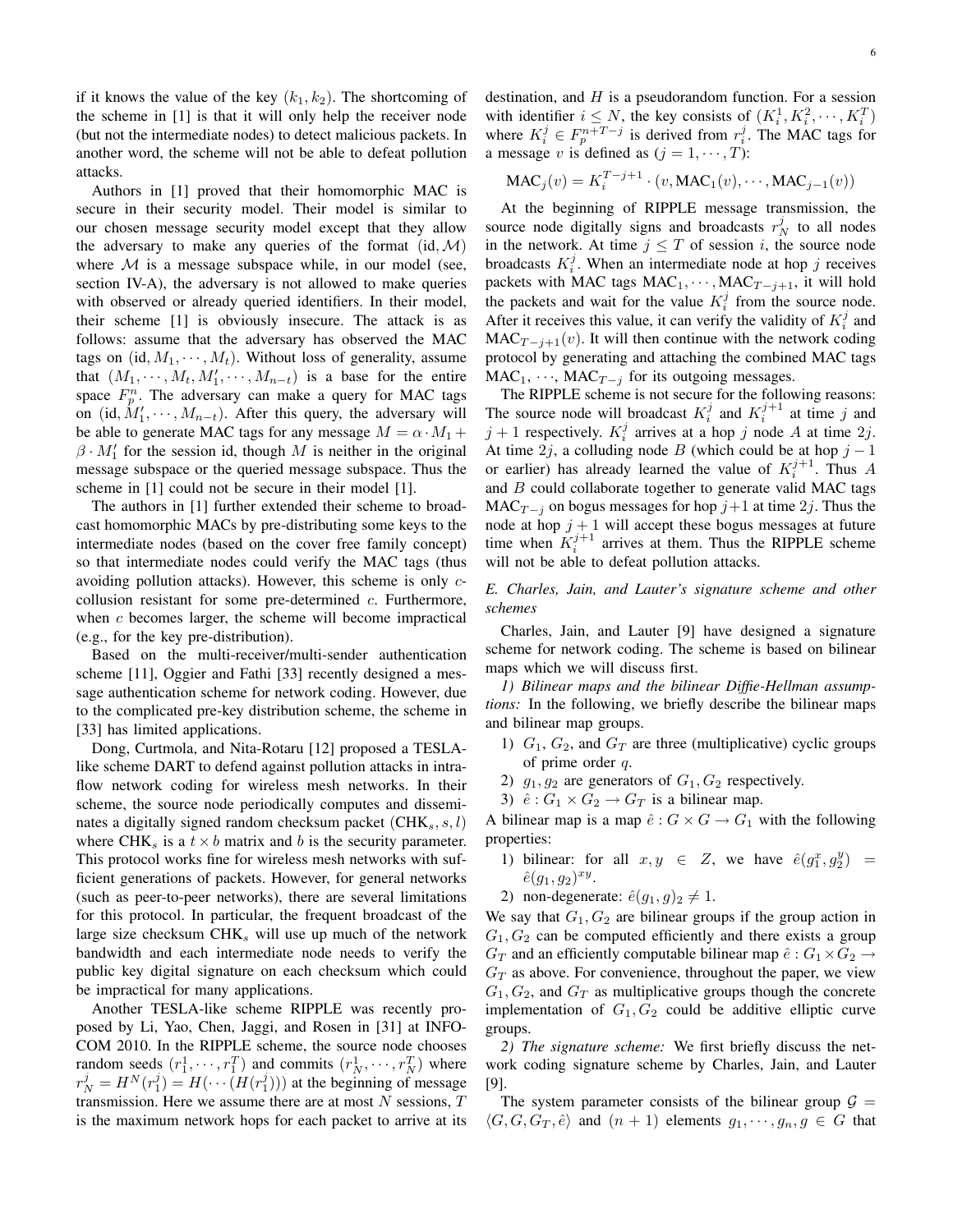are chosen by the source node. Note that here we assume that  $G = G_1 = G_2$  for the bilinear groups.

For each session, the source node chooses a secret key  $(s_1, \dots, s_n)$ . The signature on the message  $M_i$  =  $(m_{i,1},\dots,m_{i,n})$  is  $(g^{s_1},\dots,g^{s_n},S(M_i))$  where

$$
S(M_i) = \prod_{j=1}^{n} g_j^{m_{i,j}s_j}
$$

Now assume that an intermediate node receives a message-signature pair  $(v,(h_1,\dots,h_n,S(v)))$ , where v  $(u_1, \ldots, u_n)$ , it can verify the digital signature as follows:

$$
\prod_{j=1}^{n} \hat{e}(g_j^{u_j}, h_j) = \hat{e}(S(v), g)
$$

Furthermore, assume that the intermediate node receives  $(v_1,(h_1,\dots,h_n,S(v_1))),\dots$ , and  $(v_k,(h_1,\dots,h_n,S(v_k)))$ from its k incoming edges respectively, where  $S(v_i)$  is the digital signature on  $v_i = (u_{i,1}, \dots, u_{i,n})$ . For each outgoing edge, the node chooses random  $\alpha_1, \ldots, \alpha_k \in F_p$  and computes the digital signature on the combined message  $v = \alpha_1 v_1 + \cdots + \alpha_k v_k$  as  $(h_1, \dots, h_n, S(v))$  where

$$
S(v) = \prod_{j=1}^{n} g_j^{s_j \sum_{i=1}^{t} \alpha_i u_{i,j}} = \prod_{i=1}^{t} \prod_{j=1}^{n} g_j^{\alpha_i s_j u_{i,j}} = \prod_{i=1}^{t} S(v_i)^{\alpha_i}
$$

The correctness of the signature scheme is straightforward and omitted here. The authors in [9] provide a security proof for the above signature scheme. In the following, we show a few attacks on this signature scheme.

*3) Attacks:* Our first analysis shows that the values  $(g^{s_1}, \dots, g^{s_n})$  have to be distributed to all nodes in a secure channel for each session. The reason is as follows (by assuming the values are not securely distributed, we present an attack).

• Assume that the adversary observes one signature  $s_1, \dots, g^{s_n}, S(M_i)$  on the message  $M_i = (m_{i,1}, m_{i,2}, \cdots, m_{i,n}).$  For any message  $M' = (m, m_{i,2}, \dots, m_{i,n})$  chosen by the adversary, the adversary can compute a number  $\beta$  such that  $m = m_{i,1}\beta^{-1}$ . Then  $(g^{\beta s_1}, \dots, g^{s_n}, S(M_i))$  is a signature for  $M'$ . Thus it is straightforward for the adversary to generate signatures on any message  $M''$  by modifying the values of  $(g^{s_1}, \dots, g^{s_n}).$ 

Boneh, Freeman, Katz and Waters [4] observed that, for this signature scheme, if both sessions share  $(g^{s_1}, \dots, g^{s_n})$ , then the adversary can easily combine the signatures on messages from two sessions to generate a new signature on a fake message:

- Assume that  $M'$  is from session one and  $M''$  is from session two. The signatures on the two messages are  $h_1, \dots, h_n, S(M')$  and  $h_1, \dots, h_n, S(M'')$ .
- For any  $\beta_1$  and  $\beta_2$ , one can compute the signature on the message  $\beta_1 M' + \beta_2 M''$  as  $S(M')^{\beta_1} S(M'')^{\beta_2}$ .

Combining these attacks, it is clear that the network coding signature in [9] requires a secure channel for each session. This may be achieved by letting the source node digitally sign the value  $(g^{s_1}, \dots, g^{s_n})$  using a traditional digital signature scheme.

In a summary, the signature scheme from [9] is not suitable for network coding for the following reasons:

- 1) *High computational overhead*: bilinear operations are very inefficient
- 2) *Bandwidth non-efficiency*: for the distribution of each file (session), the source node needs to securely broadcast  $(g^{s_1}, \dots, g^{s_n})$  to all nodes.

Recently, Boneh, Freeman, Katz, and Waters [4] designed two provably secure digital signature schemes NCS1 and NCS2 for network coding. However, the first scheme NCS1 is based on bilinear maps, which may require more powerful computing capabilities for the intermediate nodes (could be routers). Thus it may be impractical for most applications (see, e.g., [12] for some discussions).

The second digital signature scheme NCS2 from [4] requires longer signatures to be delivered for each session, which will reduce the advantage of the network coding by using much of the bandwidth for signature delivery. Furthermore, the scheme NCS2 requires each intermediate node to compute  $n$  expensive public key exponentiation operations which could be impractical for many applications.

Gennaro, Katz, Krawczyk, and Rabin [15] proposed a RSA based homomorphic signature scheme and a homomorphic hashing scheme for linear network coding over integers. Though these two schemes are good in several aspects, they still need several exponentiation operations for intermediate node which is too expensive for many applications.

# V. SECURE MESSAGE AUTHENTICATION CODE FOR NETWORK CODING

In this section, we propose a chosen message secure homomorphic message authentication code for network coding based on delayed key release (TESLA-like) schemes. The most related schemes to our scheme is DART [12] and RIPPLE [31].

Typical authenticated broadcast channels require asymmetric cryptographic techniques, otherwise any compromised receiver could forge messages from the sender. Cheung [10] proposed a symmetric cryptography based source authentication technique in the context of authenticating communication among routers. Cheung's technique is based on delayed disclosure of keys by the sender. Later, Perrig, Szewczyk, Tygar, Wen, and Culler adapted delayed key disclosure based TESLA protocols [34], [35] to sensor networks for sensor broadcast authentication (the new adapted protocol is called  $\mu$ TESLA).

The delayed checksum release idea has also been proposed for network coding in wireless mesh networks [12] and more recently in the RIPPLE scheme [31]. As we have mentioned in previous sections, the scheme in [12] is suitable to wireless mesh networks and requires frequent broadcast of large amount of checksum packets, and it has disadvantages in other environments such as peer-to-peer networks.

Assume that the maximum network hops for each packet to arrive at its destination is bounded by T and  $\delta$  is the maximal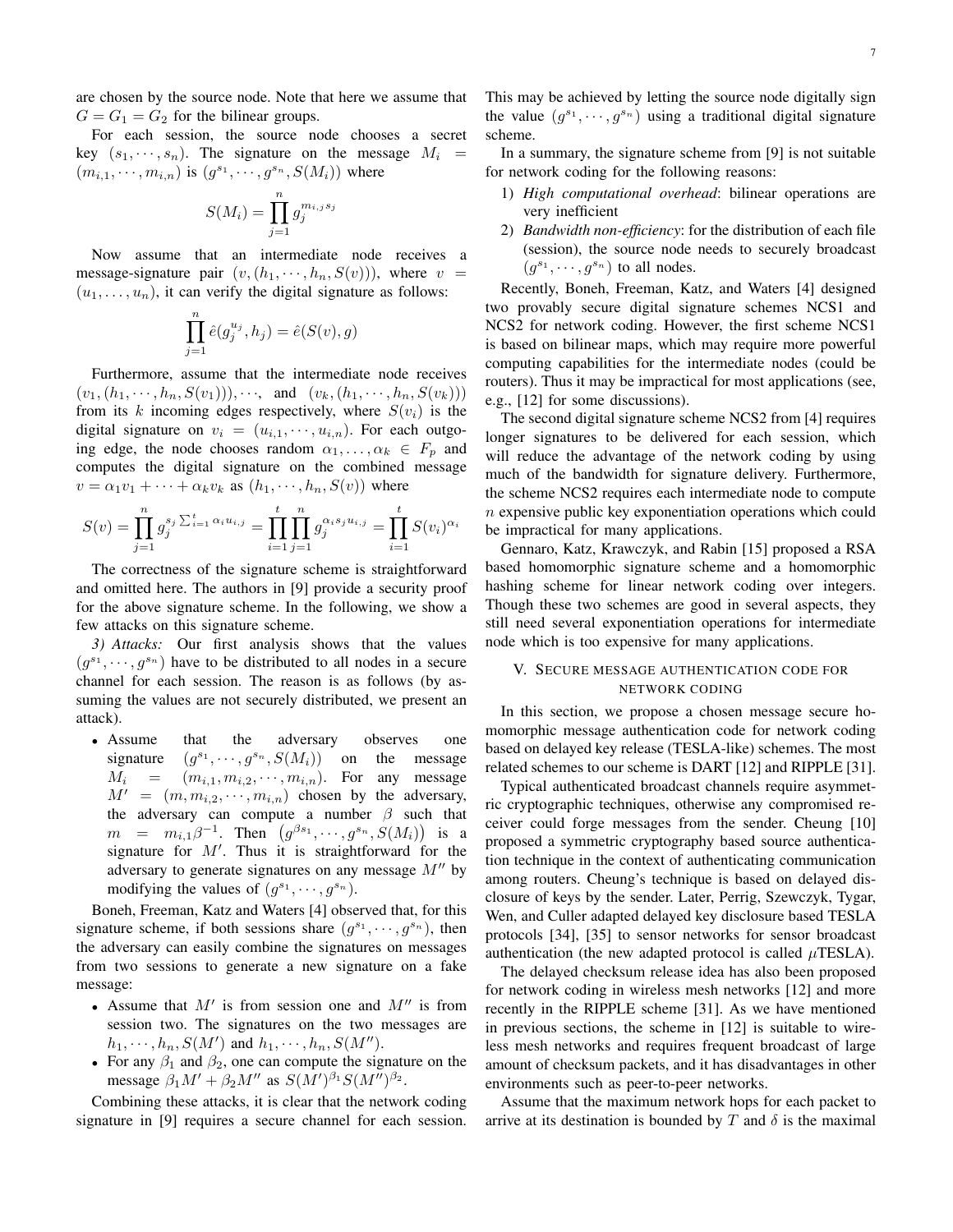time needed for a node to deliver a packet to its next hop. For a session starting at time  $t_0$ , in the following protocol description, we use *time* r to denote the time interval  $[t_0 +$  $r\delta, t_0 + (r+1)\delta)$  for  $0 \le r \le T$ . We assume that the clock for each node in the network has been loosely synchronized [34], [35]. Furthermore, without loss of generality, we assume that  $n \geq T$ .

In the following, we describe our homomorphic message authentication scheme and the corresponding message transmission protocol.

Session key setup. For each session with identification id, the source node chooses a random seed  $s$  and computes  $b^u = H_1^u(s, id) \in F_p$  and  $a_j^u = H_2(j, b^u) \in F_p$  for  $j = 1, \dots, n+T$  and  $u = 1, \dots, T+1$ , where  $H_1$  and  $H_2$  are pseudo-random functions and  $H_1^u(\cdot) = H_1(H_1(\cdots H_1(\cdot)))$ . Let  $\mathbf{a}^u = (a_1^u, \dots, a_n^u)$ .

At the beginning time 0 of the session id, the source node digitally signs and broadcasts  $b^{T+1}$  to all nodes in the network, using a traditional cryptographic digital signature scheme (such as RSA or DSA). At time  $\frac{r(r+1)}{2}$  ( $1 \le r \le T$ ), the source node broadcasts  $b^{T-r+1}$  (no digital signature is needed here) to all nodes in the network.

**MAC** generation. For a message  $M_i$  $(m_{i,1}, m_{i,2}, \dots, m_{i,n}) \in F_p^n$ , the source node generates T MAC tags for the message  $M_i$  as follows.

$$
\begin{aligned} \text{MAC}_1(M_i) &= \mathbf{a}^1 \cdot M_i \\ \text{MAC}_u(M_i) &= \mathbf{a}^u \cdot M_i + \sum_{j=1}^{u-1} a_{n+j}^u \text{MAC}_j(M_i) \end{aligned}
$$

**MAC Combine.** For a session id and  $r \leq T$ , assume that an intermediate node (which is  $r$  hops away from the source node) receive k tuples (id,  $v_1$ , MAC<sub>1</sub>( $v_1$ ), · · · , MAC<sub>T-r+1</sub>( $v_1$ )), · · ·, (id,  $v_k$ , MAC<sub>1</sub>( $v_k$ ),  $\cdots$ , MAC<sub>T-r+1</sub>( $v_k$ )). For each outgoing edge, the node chooses random  $\alpha_1, \ldots, \alpha_k \in F_p$  and sends the tuple (id, v, MAC<sub>1</sub>(v),  $\cdots$ , MAC<sub>T-r</sub>(v)) on this outgoing edge, where v is the combined message  $v = \alpha_1 v_1 + \cdots + \alpha_k v_k$ and MAC tags on v are computed as follows ( $1 \le u \le T - r$ ):

$$
\text{MAC}_{u}(v) = \sum_{j=1}^{k} \alpha_j \text{MAC}_{u}(v_j)
$$

Message Transmission and MAC Verification. Assume that the base of the message space consists of  $M_1, \dots, M_t$ . The source node initiates the message transmission at time 0 of session id by transferring the message base together with their MAC tags: (id,  $M_i$ , MAC<sub>1</sub>( $M_i$ ),  $\cdots$ , MAC<sub>T</sub>( $M_i$ )) for all  $i \leq$ t. For an intermediate node at hop  $r$  (i.e.,  $r$  is the distance from this intermediate node to the source node), it receives a tuple  $(id, v, MAC'_1(v), \cdots, MAC'_{T-r+1}(v)),$  approximately at time  $\frac{r(r+1)}{2}$  of session id. It buffers the tuple and waits for the value  $b^{T-r+1}$  from the source node which is broadcasted by the source node at time  $\frac{r(r+1)}{2}$ . Thus this node should get by the source node at time  $\frac{2}{2}$ . Thus  $b^{T-r+1}$  approximately at time  $r + \frac{r(r+1)}{2}$  $rac{+1)}{2}$ .

After it receives the value of  $b^{T-r+1}$ , it can verify its validity by checking whether  $H_1^r(b^{T-r+1}) = b^{T+1}$ . Note that the source node has broadcast  $b^{T+1}$  and the digital signature on it at time 0, so this node should have received an authentic value of  $b^{T+1}$  already. Now assume that this intermediate node has received a valid  $b^{T-r+1}$ . It continues by generating  $(a_0^{T-r+1}, \dots, a_n^{T-r+1})$  using  $a_j^{T-r+1} = H_2(j, b^{T-r+1})$  and for each buffered tuple  $(\mathrm{id}, v, \mathrm{MAC}_1'(v), \cdots, \mathrm{MAC}_{T-r+1}'(v))$ with  $v = (v_1, \ldots, v_n)$ , it checks whether the following equation holds:

$$
\text{MAC}'_{T-r+1}(v) = \mathbf{a}^{T-r+1} \cdot v + \sum_{j=1}^{T-r} a_{n+j}^{T-r+1} \text{MAC}'_j(v).
$$

If the equation holds, then the MAC tag MAC $'_{T-r+1}(v)$  is valid. Otherwise, the MAC tag is not valid and it will discard this buffered packet.

After all buffered tags for the key derived from  $b^{T-r+1}$  is checked, the intermediate node will continue with the network coding protocol by combining all valid messages and their corresponding MAC tags using the MAC Combine process at time  $r + \frac{r(r+1)}{2}$  $\frac{(-1)^{n+1}}{2}$  and the node at hop  $r+1$  will get the packet at time  $1 + r + \frac{r(r+1)}{2} = \frac{(r+1)(r+2)}{2}$  $\frac{2(n+2)}{2}$ . Here we assume that the time for the intermediate node to do the MAC verification and message mix computation are included in the value of  $\delta$  which is defined as the maximal time needed for a node to deliver a packet to the next hop. This completes the description of our homomorphic message authentication protocol.

Next we show the correctness of the protocol. First, it is straightforward that for any  $\alpha \in F_p$  and  $v \in F_p^n$ , we have  $\alpha \cdot MAC_1(v) = MAC_1(\alpha v)$ . By a simple induction, it is also straightforward that  $\alpha \cdot \text{MAC}_{u}(v) = \text{MAC}_{u}(\alpha v)$  for  $u \leq T$ .

Now assume that  $v = \alpha_1 M_1 + \cdots + \alpha_t M_t$ . For  $u = 1$ , it is straightforward that  $MAC_1(v) = \sum_{i=1}^{t} \alpha_i MAC_1(M_i)$ . For  $u = 2, \dots, T$ , we have

$$
\sum_{i=1}^{t} \alpha_i \text{MAC}_u(M_i)
$$
\n
$$
= \sum_{i=1}^{t} \alpha_i \left( \mathbf{a}^u \cdot M_i + \sum_{j=1}^{u-1} a_{n+j}^u \cdot \text{MAC}_j(M_i) \right)
$$
\n
$$
= \mathbf{a}^u \cdot \sum_{i=1}^{t} \alpha_i M_i + \sum_{j=1}^{u-1} a_{n+j}^u \cdot \text{MAC}_j \left( \sum_{i=1}^{t} \alpha_i M_i \right)
$$
\n
$$
= \mathbf{a}^u \cdot v + \sum_{j=1}^{u-1} a_{n+j}^u \cdot \text{MAC}_j(v)
$$
\n
$$
= \text{MAC}_u(v)
$$

We conclude this section by showing the above homomorphic message authentication scheme is chosen message secure within the model discussed in Section IV-A. First we show that scheme is observation secure.

*Theorem 5.1:* Assume that both  $H_1$  and  $H_2$  are pseudorandom functions and  $n > \max\{t, T\}$ . Before the session keys for the hop  $u$  is broadcasted, an attacker is unable to generate a message v and valid MAC tag MAC<sub>u</sub> $(v)$  such that the message is not in the original message space.

*Proof.* The source node generates MAC tags on messages  $M_1, \dots, M_t$ . Thus, for each  $u = 1, \dots, T$ , we get t equations with *n* unknowns. The solution for the session keys  $a^u$  =